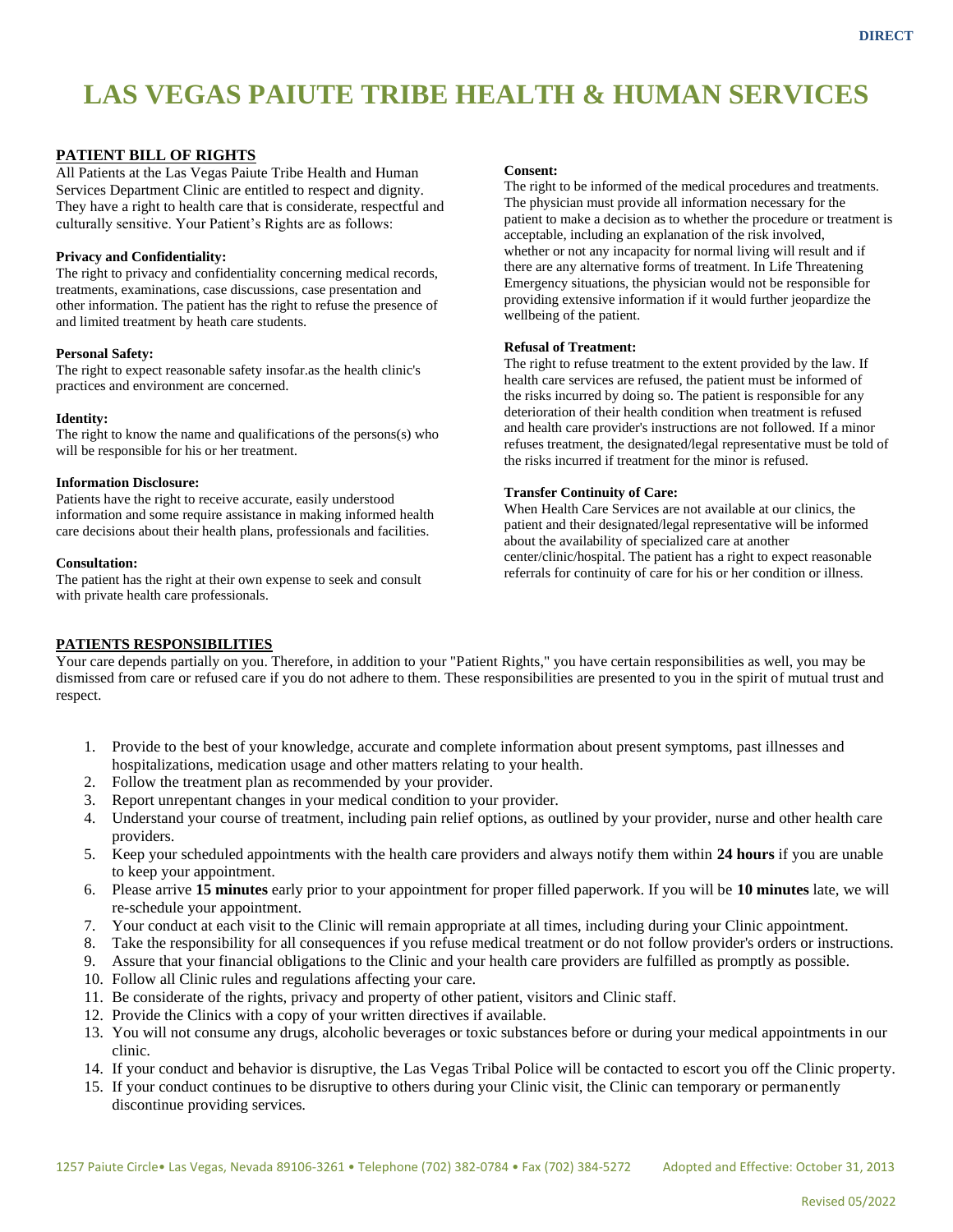### **WHY WE ASK QUESTIONS**

Privacy Act Notification Statement of the Las Vegas Paiute Tribe Health & Human Services

### **BENEFITS**

Reasons why Las Vegas Paiute Tribe Health and Human Services (LVPTHHS) and Purchase Referred Care (PRC) need to collect information from and about you:

- find out how you feel or what you think is wrong;
- To find out if a member of your family has a condition that could affect your health;
- To locate your health record among all the others;
- To reach you and your family (for follow-up care or to mail medical test results or future appointments to you) to maintain your health;
- To determine your health condition and the kind of care that is right for your health;
- If you give complete and correct information to the best of your ability then LVPTHHS staff will be better able to decide what proper care is needed.

### **USES**

LVPTHHS personnel will not reveal to anyone what is in your health record without your written permission, except to:

- State, local or other authorized groups to provide health service to you or to reimburse contractors for the services provided to you.
- Federally approved or healthcare oversight organizations that evaluate the health care you receive
- Persons performing health related research projects, which have been approved by the LVPTHHS
- Tribal, State or Federal government agencies which by law requires the information for the purposes of law enforcement, birth and death reporting and communicable disease control
- Local schools for the purpose of providing health care to the children they teach
- Organizations (Medicare/Medicaid, insurance companies) for them to reimburse LVPTHHS and contract health service providers for services provided to you.

## **ELIGIBILITY**

Information is required if we are to determine:

- Your eligibility to receive health care from the LVPTHHS;
- Your eligibility based on proof of enrollment or decent of a federally recognized Native American tribe;
- Your eligibility based on proof of residency (rent/utility receipt).

## **LAST RESORT**

Other information is required if we are to determine:

- Your eligibility to have other agencies such as Medicare, Medicaid or private insurance companies pay LVPTHHS for part or all of your health care expenses;
- Your eligibility to receive health care from other organizations (such as the Veterans Administration).

**These requirements are contained in 42 CFR Section 36.12 and 42 CFR Section 36.23. These regulations say that LVPTHHS is to obtain information on possible use of other health resources which may be used to provide you with health care. This information is to be obtained before health care is provided to you directly by LVPTHHS or by contract health providers.**

### **AUTHORITY**

Records of health care provided to you are maintained by LVPTHHS under the following laws:

- $\overline{\phantom{a} \bullet}$  Public Health Service Act, Section 321
- $\ddot{\text{I}}$  Indian Self-Determination and Education Assistance Act;
- $\frac{1}{2}$  Snyder Act
- $\overline{\phantom{a}}$  Indian Health Care Improvement Act;
- **↓** Construction of Community Hospital Act
- **↓** Indian Health Service Transfer Act.

### **DISCLOSURE**

**LVPTHHS EMPLOYEES ARE REQUIRED TO KEEP A LIST OF PEOPLE TO WHOM THEY RELEASE INFORMATION FROM YOUR HEALTH RECORD. YOU HAVE A RIGHT TO SEE THAT LIST. THE LIST MUST SHOW WHAT WAS RELEASE, TO WHOM (NAME AND ADDRESS), FOR WHAT PURPOSE AND THE DATE OF RELEASE. YOU MAY SPEAK WITH A PERSON AT THE FRONT DESK TO FIND OUT HOW TO DO THIS.**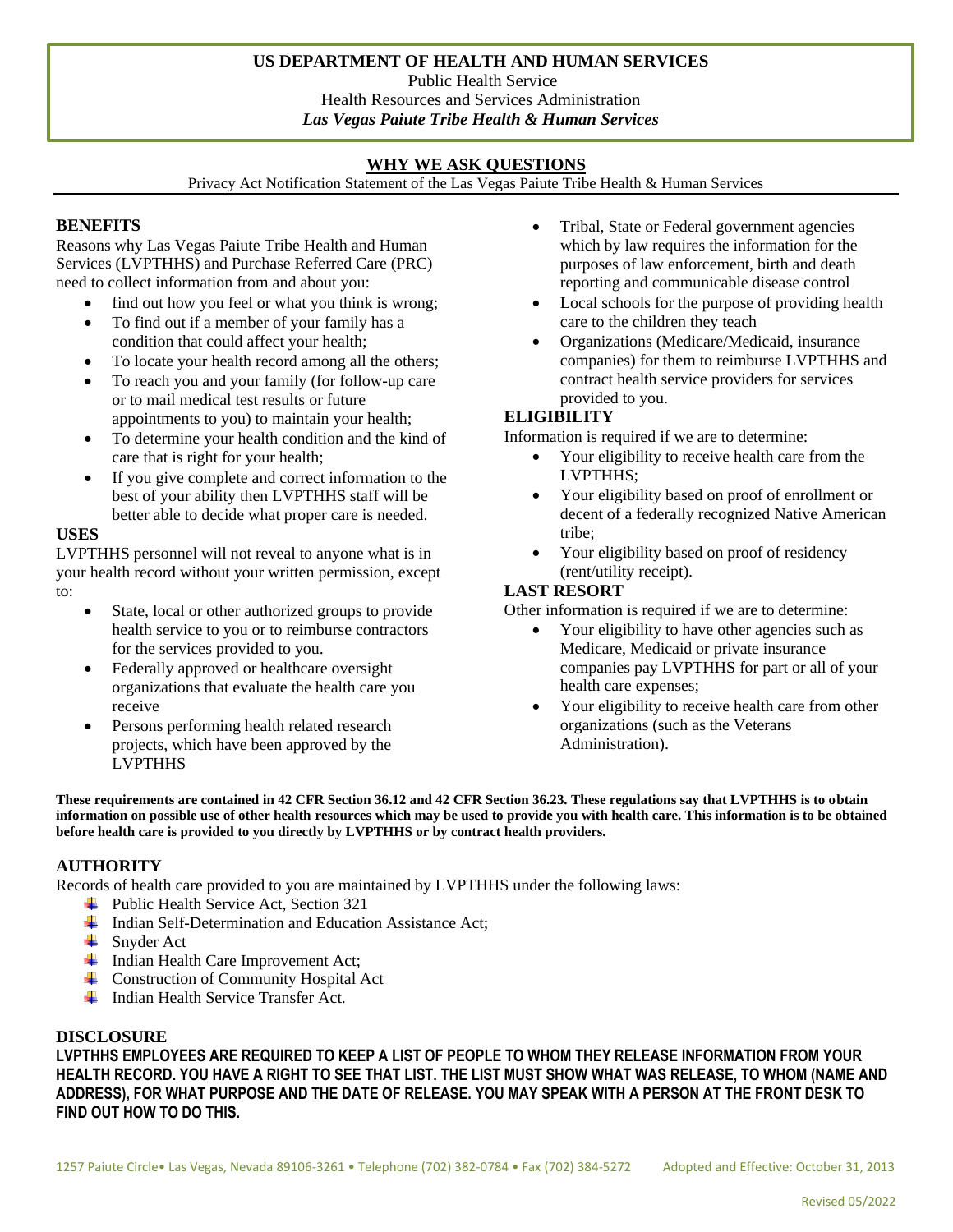# NOTICE OF PRIVACY PRACTICES **NOTICE OF PRIVACY PRACTICES**

Health Insurance Portability and Accountability Act (HIPAA) Health Insurance Portability and Accountability Act (HIPAA)

## THIS NOTICE DESCRIBES HOW MEDICAL INFORMATION ABOUT YOU MAY BE USED AND DISCLOSED AND HOW YOU CAN GET ACCESS TO THIS INFORMATION.

### **PLEASE REVIEW IT CAREFULLY.**

The Health Insurance Portability & Accountability Act of 1996 ("HIPAA") is a federal program that requires that all medical records and other individually identifiable health information used or disclosed by us in any form, whether electronically, on paper, or orally, are kept properly confidential. This Act gives you, the patient, significant new rights to understand and control how your health information is used. "HIPAA" provides penalties for covered entities that misuse personal health information. As required by "HIPAA", we have prepared this explanation of how we are required to maintain the privacy of your health information and how we may use and disclose your health information. We may use and disclose your medical records only for each of the following purposed: treatment, payment and health care operations.

- **Treatment** means providing, coordinating, or managing health care and related services by one or more health care providers. An example of this would include a physical examination.
- **Payment** means such activities as obtaining reimbursement for services, confirming coverage, billing or collection activities, and utilization review. An example of this would be sending a bill for your visit to your insurance company for payment.
- **Health care operations** include the business aspects of running our practices, such as conducting quality assessment and improvement activities, auditing functions, cost-management analysis, and customer services. An example would be an internal quality assessment review.

We may also create and distribute de-identified health information by removing all references to individually identifiable information.

We may contact you to provide appointment reminders or information about treatment alternatives or other health related benefits and services that may be of interest to you.

Any other uses and disclosures will be made only with your written authorization. You may revoke such authorization in writing and we are required to honor and abide by that written request, except to the extent that we have already taken actions relying on your authorization.

You have the following rights to your protected health information, which you can exercises by presenting a written request to the Privacy Officer:

- The right to request restrictions on certain uses and disclosures of protected health information, including those related to disclosures to family members, other relatives, close personal friends, or any other person identified by you. We are, however, not required to agree to a requested restriction. If we do agree to a restriction, we must abide by it unless you agree in writing to remove it.
- The right to reasonable requests to receive confidential communications of protected health information from us by alternative means or at alternative locations.
- The right to inspect and copy your protected health information.
- The right to amend your protected health information
- The right to receive an accounting of disclosures of protected health information.
- The right to obtain a paper copy of this notice from us upon request.
- File a complaint.

We are required by law to maintain the privacy of your protected health information and to provide you with notice of our legal duties and privacy practices with respect to protected health information.

This notice is effective as of August 1, 2011 and we are required to abide by the terms of the Notice of Privacy Practices currently in effect. We reserve the right to change the terms of our Notice of Privacy Practices and to make the new notice provisions effective for all protected health information that we maintain. We will post and you may request a written copy of a revised Notice of Privacy Practices from this office.

You have recourse if you feel that your privacy protections have been violated. You have the right to file written complaint with our office, or with the Department of Health & Human Services, Office of Civil Rights, about violations of the provisions of this notice or the policies and procedure of our office. We will not retaliate against you for filing a complaint.

Please contact us for more information or to file a complaint:

**Las Vegas Paiute Tribe Health & Human Services**  (Acting Privacy Officer) 1257 Paiute Circle Las Vegas, NV 89106 (702)382-0784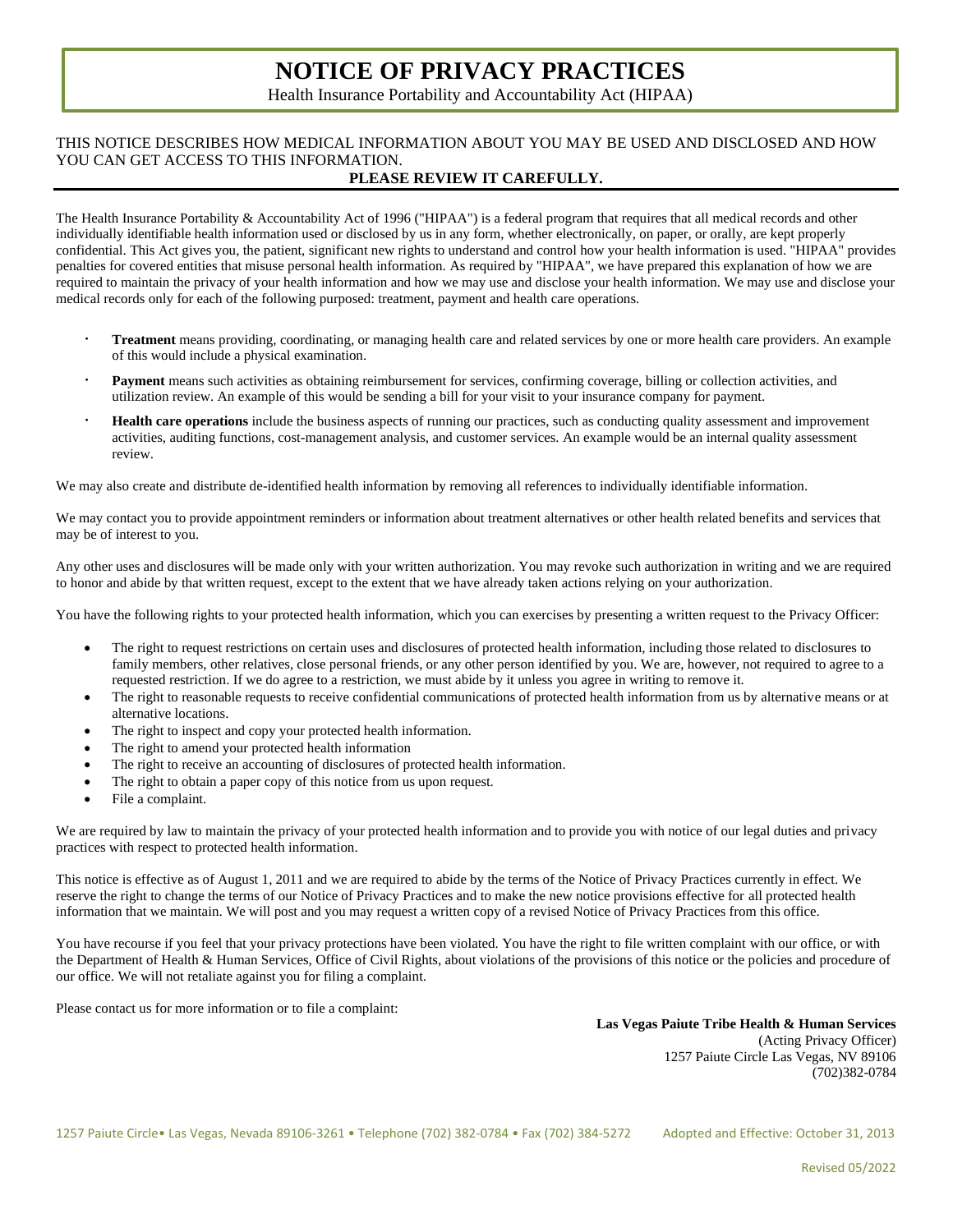# Las Vegas Paiute Tribe Health & Human Services

## Protected Health Information of Medical Records

| <b>Patient Name</b>                                                                                                                                                                                                                                                                                                                                                                                                                                                                                                                                                                                                                     |                              | Date of Birth                              |
|-----------------------------------------------------------------------------------------------------------------------------------------------------------------------------------------------------------------------------------------------------------------------------------------------------------------------------------------------------------------------------------------------------------------------------------------------------------------------------------------------------------------------------------------------------------------------------------------------------------------------------------------|------------------------------|--------------------------------------------|
| <b>Phone Number</b>                                                                                                                                                                                                                                                                                                                                                                                                                                                                                                                                                                                                                     | <b>Email Address</b>         |                                            |
| I give permission to Las Vegas Paiute Tribe HHS to leave a voicemail message for me at the Preferred Phone Number listed<br>above.                                                                                                                                                                                                                                                                                                                                                                                                                                                                                                      |                              |                                            |
| I give permission to Las Vegas Paiute Tribe HHS to VERBALLY discuss information about me with: (optional)                                                                                                                                                                                                                                                                                                                                                                                                                                                                                                                               |                              |                                            |
|                                                                                                                                                                                                                                                                                                                                                                                                                                                                                                                                                                                                                                         |                              |                                            |
|                                                                                                                                                                                                                                                                                                                                                                                                                                                                                                                                                                                                                                         |                              |                                            |
|                                                                                                                                                                                                                                                                                                                                                                                                                                                                                                                                                                                                                                         |                              |                                            |
| Chemical dependency information, including my symptoms, diagnosis, medications and treatment plan Billing and payment<br>information<br>Other (describe):<br>Disclaimer: certain sensitive health information (treatment/testing) are specifically protected and will not be disclosed in the<br>clinic setting without specific authorization. This includes the following:                                                                                                                                                                                                                                                            |                              |                                            |
| <b>Mental/Behavioral Health Records</b><br>$\bullet$<br><b>Alcohol/Drug Dependency Treatment</b><br>$\bullet$<br><b>HIV Testing Results/ AIDS Treatment</b><br>$\bullet$                                                                                                                                                                                                                                                                                                                                                                                                                                                                | Genetic Testing/Test results | <b>Sexually Transmitted Diseases (STD)</b> |
| I understand that I have the right to revoke this authorization at any time. I understand that if I revoke this authorization, I must do<br>so in writing and present my written revocation to Medical Records Department. I understand that the revocation will not apply to<br>information that has already been released in response to this authorization. I understand that the revocation will not apply to<br>information shared in the process of treatment, payment or healthcare operations as cited in the Notice of Privacy Practices.                                                                                      |                              |                                            |
| I understand that authorizing the disclosure of this health information is voluntary. LVPT HHS and its entities will not condition<br>treatment, payment, enrollment or the eligibility for the benefits for providing, or refusing to provide this authorization. I<br>understand that any disclosure of information carries with it the potential for an unauthorized re-disclosure and the health<br>information may not be protected by Federal Confidentiality Rules. If I have questions about the disclosure of my health<br>information, I can refer to my Notice of Privacy Practices, which obtained from my doctor's office. |                              |                                            |
| If I fail to specify a date this authorization will expire 12 months from the signature in this form.                                                                                                                                                                                                                                                                                                                                                                                                                                                                                                                                   |                              |                                            |
| If the patient is a minor or has a personal representative, I represent that I am the legal parent/guardian/personal representative of the<br>patient named above and I give authorization on behalf of the name patient.                                                                                                                                                                                                                                                                                                                                                                                                               |                              |                                            |
|                                                                                                                                                                                                                                                                                                                                                                                                                                                                                                                                                                                                                                         |                              | Date: $\_\_$                               |

Signature of Patient/Authorized Representative

**(If authorized representative, please sign and attach copies of supporting legal documentation.)**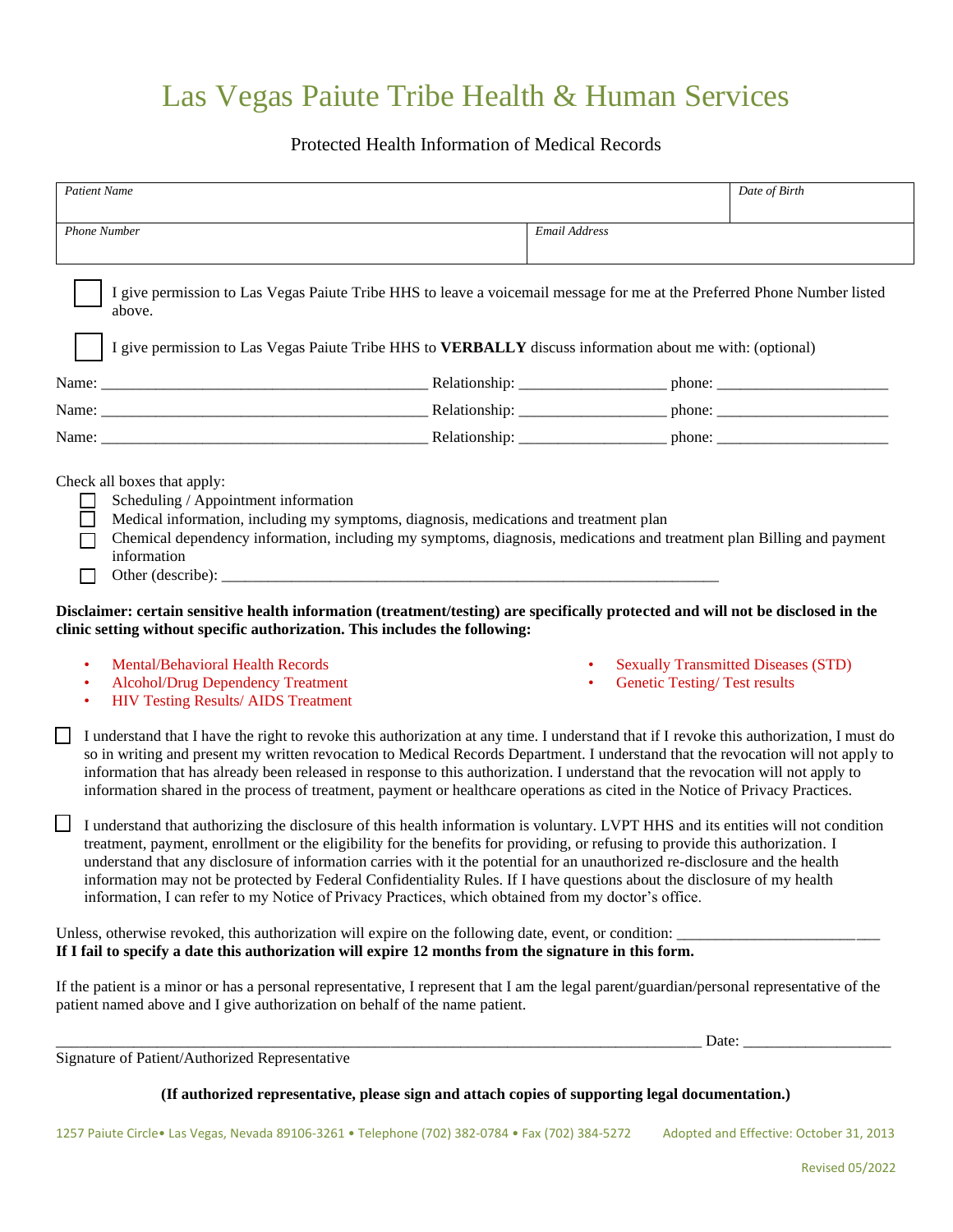# Printed Name of Patient or Personal Representative Relationship to Patient

# **Las Vegas Paiute Tribe Health & Human Services**

# **General Consent for Care & Treatment**

**TO THE PATIENT: Welcome to our practice. At this point in your care, no specific treatment plan has been recommended, until we have had the opportunity to identify your needs. This consent form is simply to obtain your permission to perform the evaluation necessary to identify any condition that might require an appropriate treatment and/or procedure as part of your plan of care. You have the right to be informed about any condition identified and the options for recommended medical or diagnostic procedure to be used. You may then decide whether or not to undergo any suggested treatment or procedure, after being informed of the potential benefits and risks involved.** 

This consent provides us with your permission to perform reasonable and necessary medical examinations, testing and treatment. By signing below, you are indicating that you understand that this consent is continuing in nature even after a specific diagnosis has been made and treatment recommended, along with potential risks and benefits. The consent will remain fully effective until it is revoked in writing. You have the right at any time to ask additional questions or to discontinue or decline services.

You have the right to discuss the treatment plan with your physician about the purpose, potential risks and benefits of any test ordered for you. If you have any concerns regarding any test or treatment recommend by your health care provider, we encourage you to ask questions.

I voluntarily request a physician, or the designees as deemed necessary, to perform reasonable and necessary medical examination, testing and treatment for the condition which has brought me to seek care at this practice or one that has been identified. I understand that if additional testing, invasive or interventional procedures are recommended, I will be asked to read and sign additional consent forms prior to the test(s) or procedure(s).

I certify that I have read and fully understand the above statements and consent fully and voluntarily to its contents.

\_\_\_\_\_\_\_\_\_\_\_\_\_\_\_\_\_\_\_\_\_\_\_\_\_\_\_\_\_\_\_\_\_\_\_\_\_\_\_\_\_\_\_\_\_\_\_\_\_\_\_\_\_\_\_\_\_\_\_\_ Date: \_\_\_\_\_\_\_\_\_\_\_\_\_\_\_\_\_\_\_\_\_\_\_\_\_\_\_\_\_\_\_\_

Signature of Patient or Personal Representative

\_\_\_\_\_\_\_\_\_\_\_\_\_\_\_\_\_\_\_\_\_\_\_\_\_\_\_\_\_\_\_\_\_\_\_\_\_\_\_\_\_\_\_\_\_\_\_\_\_\_\_\_\_\_\_\_\_\_\_\_\_ \_\_\_\_\_\_\_\_\_\_\_\_\_\_\_\_\_\_\_\_\_\_\_\_\_\_\_\_\_\_\_\_

ogas Paine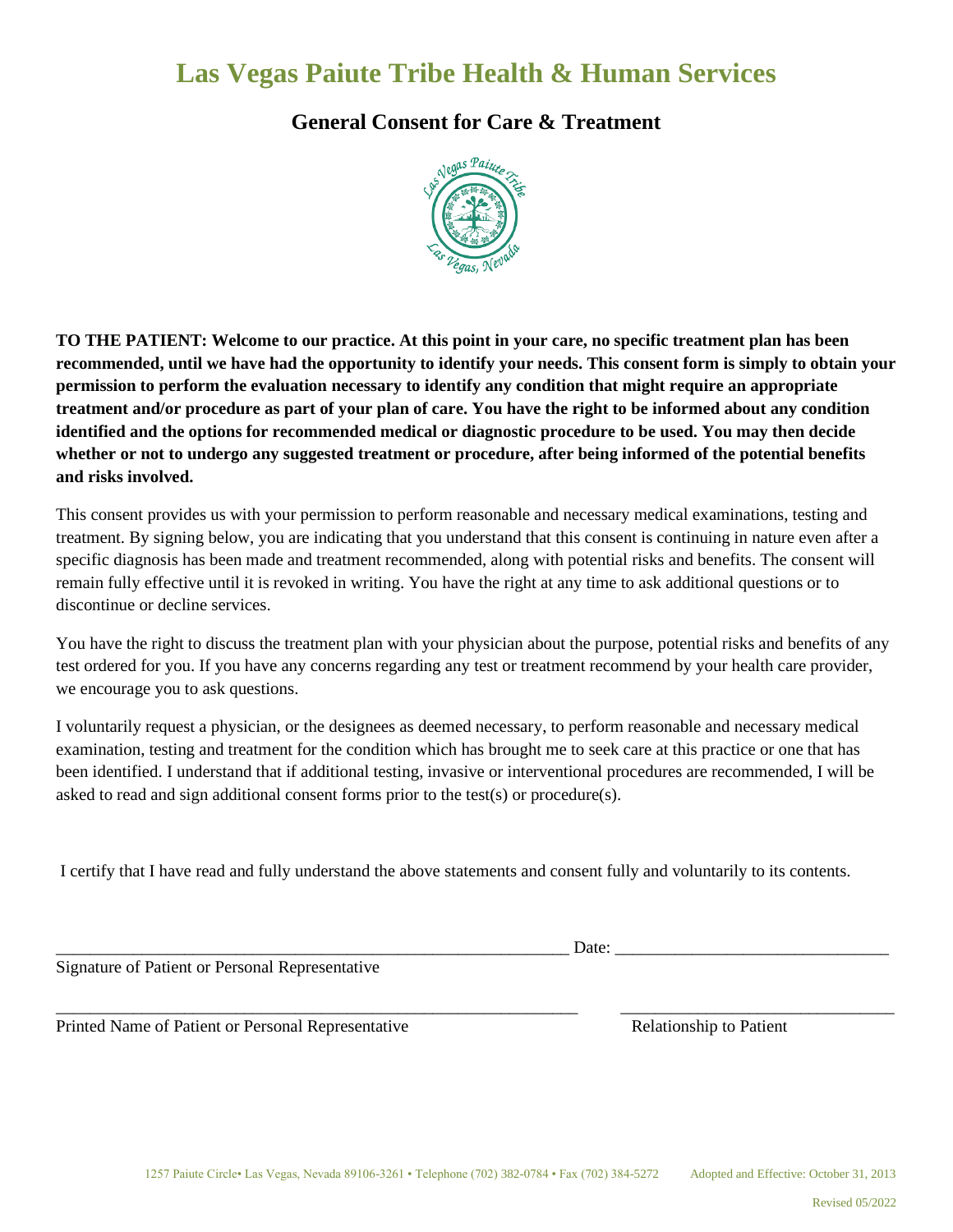# **Las Vegas Paiute Tribe Health & Human Services**

**Telemedicine Patient Consent**



**Patient Name: \_\_\_\_\_\_\_\_\_\_\_\_\_\_\_\_\_\_\_\_\_\_\_\_\_\_\_\_\_\_\_\_\_\_\_\_\_\_\_\_\_\_\_\_\_\_\_\_\_\_\_\_\_\_\_ DOB: \_\_\_\_\_\_\_\_\_\_\_\_\_\_\_\_\_\_\_\_**

**PURPOSE:** The purpose of this consent form is to obtain your consent to participate on telemedicine sessions with your provider. By signing the consent form, you agree to participate in telemedicine sessions with Las Vegas Paiute Tribe HHS.

**NATURE OF TELEMEDICINE CONSULT** During the telemedicine visit:

- A) Details of your medical history, examination(s), radiology and labs will be discussed with you through the use of interactive video, audio, and telecommunication technology.
- B) A physical examination if you may take place.

**MEDICAL INFORMATION & RECORDS:** All existing laws regarding your access to medical information and copies of your medical records apply to this telemedicine visit. The telemedicine visit will not be recorded or stored.

**CONFIDENTIALITY: Reasonable and appropriate efforts have been made to eliminate any confidentiality, risks associated with telehealth services and all existing confidentiality protections under federal and state laws apply to information disclosed during all telehealth sessions.** 

- a) The system that will be used during our telehealth session is in compliance with HIPAA rules and regulations, however it is your responsibility to be in a private environment in order to ensure that your information is protected.
- b) The provider has the right to refuse completing the telehealth session if he/she feels the surrounding environment is not appropriate or private enough in order to protect the privacy of the patients.

**TELEMEDICINE ACCESS:** The Patient Accepts That He/she needs Access to PC, laptop, Or Mobile Device and A Good Internet Connection in Order to Have an Efficient Telemedicine appointment. I understand that telemedicine session can be conducted via regular voice communication if the technical requirements such as internet speed cannot be met.

**PATIENT RIGHTS:** The Patient Can Withdraw his/her Consent at Any Time without affecting your rights to future care and/or treatment.

By signing this form, I understand that all laws that are protecting my privacy of medical history or information are also applied to telemedicine practices. I understand that I can withdraw the consent at any time that will not affect any of my future treatment procedures. I accept that I authorize my healthcare professional to utilize telemedicine for my treatment and diagnosis. I agree to the terms and conditions of receiving telemedicine visits.

\_\_\_\_\_\_\_\_\_\_\_\_\_\_\_\_\_\_\_\_\_\_\_\_\_\_\_\_\_\_\_\_\_\_\_\_\_\_\_\_\_\_\_\_\_\_\_\_\_\_\_\_\_ \_\_\_\_\_\_\_\_\_\_\_\_\_\_\_\_\_\_\_\_\_\_\_\_\_\_\_\_\_\_\_\_\_\_

Signature of patient or authorized representative Date: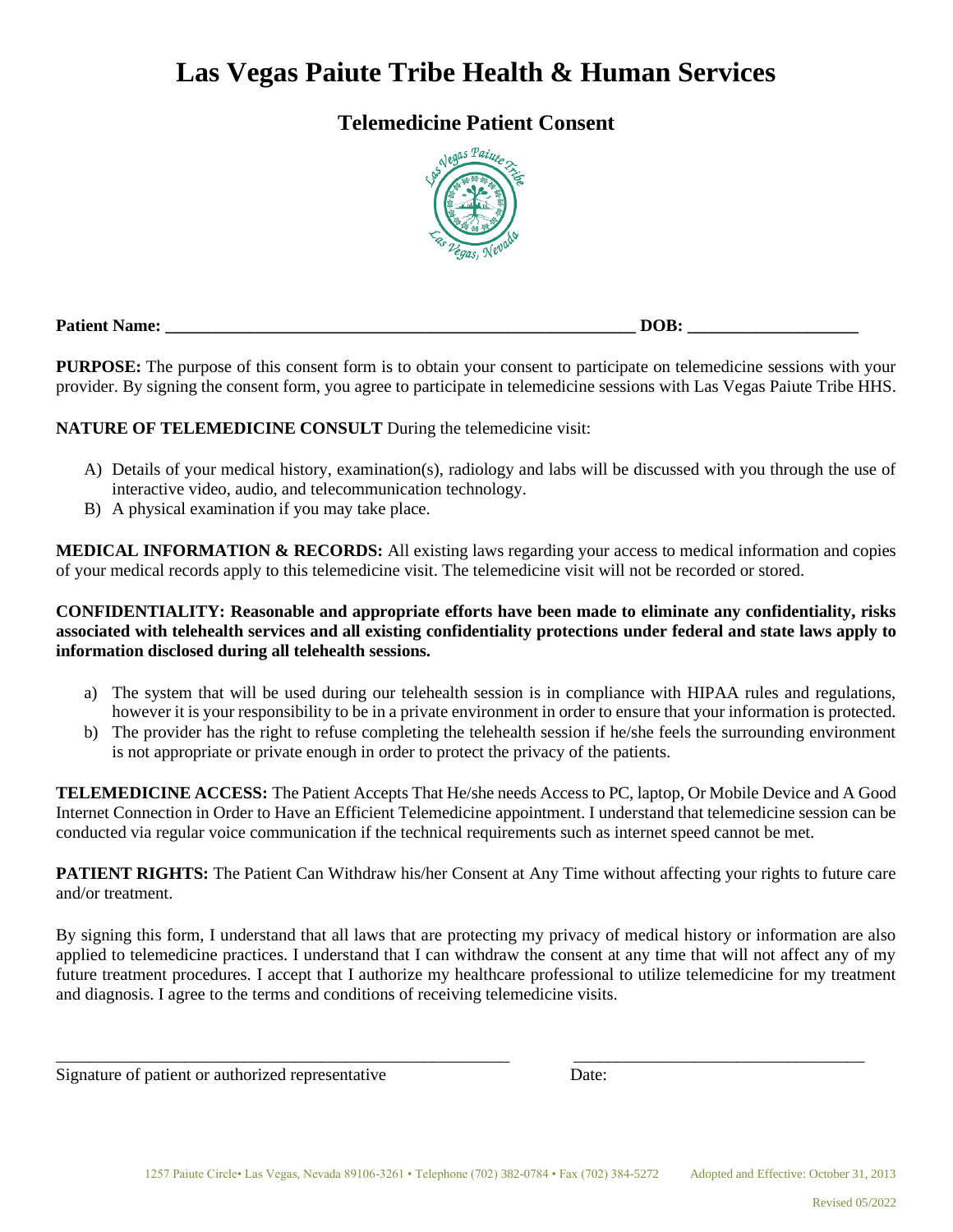# **DIRECT CARE This Form Contains Important Information Regarding Your Health Care.**

### **WHO is Eligible?**

To be eligible for Direct Care Services you must be a member or descendent of a federally recognized Native American Tribe in the United States.

### **WHAT Services Are Provided?**

Direct Care Services are primary health care services provided by the professional staff of the Las Vegas Paiute Tribe Health & Human Services (LVPTHHS). Primary medical and behavioral health care services are provided at no cost to you. Please note a referral form must be obtained for each doctor or provider visit even if it is on the same day.



## **A FEE is charged by LVPTHHS for the following:**

- ❖ Clinic Pharmacy: There is a charge for pharmacy medications.
- ❖ Any laboratory or diagnostic testing performed **within** LVPTHHS clinic
- ❖ Optical materials, lab fees, and service
- ❖ Dental material, lab fees, and service

**Medical, drug, vision or dental insurance may offset some or all cost share.**

### **LVPTHHS providers may refer you to a specialist for further medical care.**

**LVPTHHS is not responsible for payment for services received at any other medical facility including and not limited to:**

Specialist office visits, Laboratory testing, radiology services and diagnostic testing

**I have read the above and understand that payment is due at the time services are rendered. \_\_\_\_\_\_\_\_\_ Initials**

If you have Health Insurance (Nevada Medicaid, Medicare, or Private Insurance), your insurance will be billed for services provided at LVPTHHS clinic.

If you do not have insurance or cannot pay for additional services, you may access the **Moapa Paiute Indian Clinic, Parker Indian Health Center or Phoenix Indian Medical Center** for management of your medical condition. These facilities are funded to provide full medical coverage for all Native Americans.

Your care depends partially on you. Therefore, in addition to your "Patient Rights" you have certain responsibilities as well. These responsibilities are presented to you in the "Patient Bill of Rights and Patient Responsibilities" page. You may be dismissed or refused care if you do not adhere to them. **The initials** 

| Patient/Parent/Guardian:                       |           |  |
|------------------------------------------------|-----------|--|
|                                                | Signature |  |
| <b>Guarantor of Payment/Responsible Party:</b> |           |  |
|                                                |           |  |
| <b>Relationship to Patient:</b>                |           |  |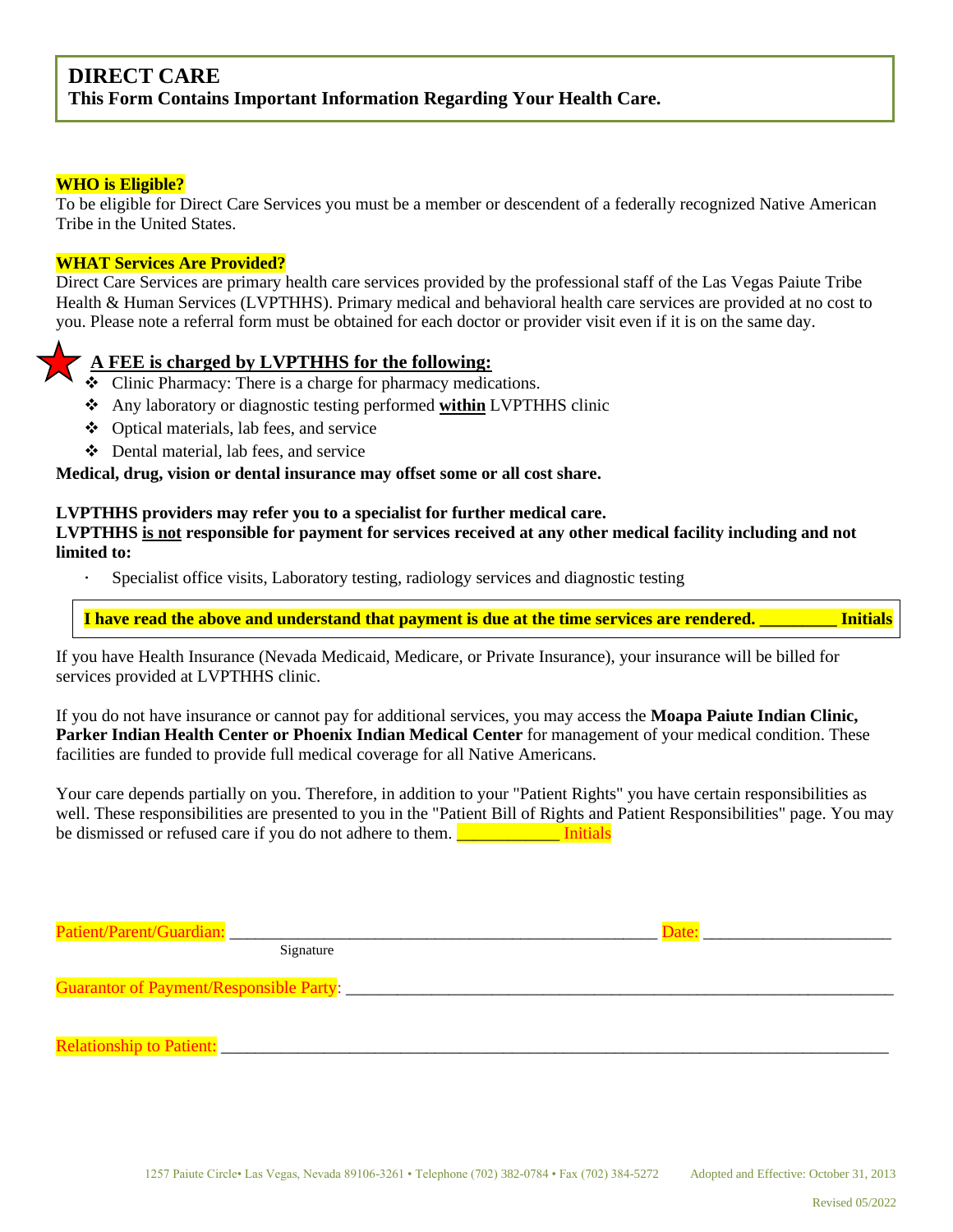# **LAS VEGAS PAIUTE TRIBE HEALTH & HUMAN SERVICES**

## **Assignment of Benefits Form**

I, the undersigned, irrevocably assign to the provider/entity referenced above LVPTHHS, all of my rights and benefits and any other interests that I have in any medical insurance plan, health benefit plan, indemnity plan, trust, fund or other source of payment for healthcare services in connection with medical services provided by Provider, its employees and agents. I understand that this document is a direct assignment of my rights and benefits under my Plan.

I instruct my insurance company to pay the Provider directly for the professional or medical expense benefits payable to me. If my current policy prohibits direct payment to Provider, I instruct my insurance company to make out the check to me and mail it directly to the address of lockbox referenced above for the professional or medical expense benefits payable to me under my Plan as payment towards the total charges for the services rendered. In addition, I agree and understand that any funds I receive by my insurance company due for services rendered by Provider will be immediately signed over and sent directly to Provider.

## **Patient Responsibility**

I acknowledge and agree that **I am responsible** for all charges for services provided to me which are not covered by my Plan or for which I am responsible for payment under my Plan. To the extent no coverage exists under my Plan, I acknowledge that I am responsible for all charges for services provided and agree to pay all charges not covered by my Plan.

## **Release of Information**

I authorize Provider and/or its agents to release any medical or other information about me in its possession to my Plan, the Social Security Administration, any state administrative agency, or their intermediaries or fiscal agents required or requested in connection with any claim for services rendered to me by Provider.

A photocopy of this Assignment shall be considered as effective and valid as the original.

\_\_\_\_\_\_\_\_\_\_\_\_\_\_\_\_\_\_\_\_\_\_\_\_\_\_\_\_\_\_\_\_\_\_\_\_\_\_\_\_\_\_ Date: \_\_\_\_\_\_\_\_\_\_\_\_\_\_\_\_\_\_\_\_\_\_\_\_\_\_\_\_\_

Signature of Patient/Person Legally Responsible

\_\_\_\_\_\_\_\_\_\_\_\_\_\_\_\_\_\_\_\_\_\_\_\_\_\_\_\_\_\_\_\_\_\_\_\_\_\_\_\_\_\_ Print Name of Patient/Person Legally Responsible

\_\_\_\_\_\_\_\_\_\_\_\_\_\_\_\_\_\_\_\_\_\_\_\_\_\_\_\_\_\_\_\_\_\_\_\_\_\_\_\_\_\_

Relationship to Patient (If signed by Person Legally Responsible)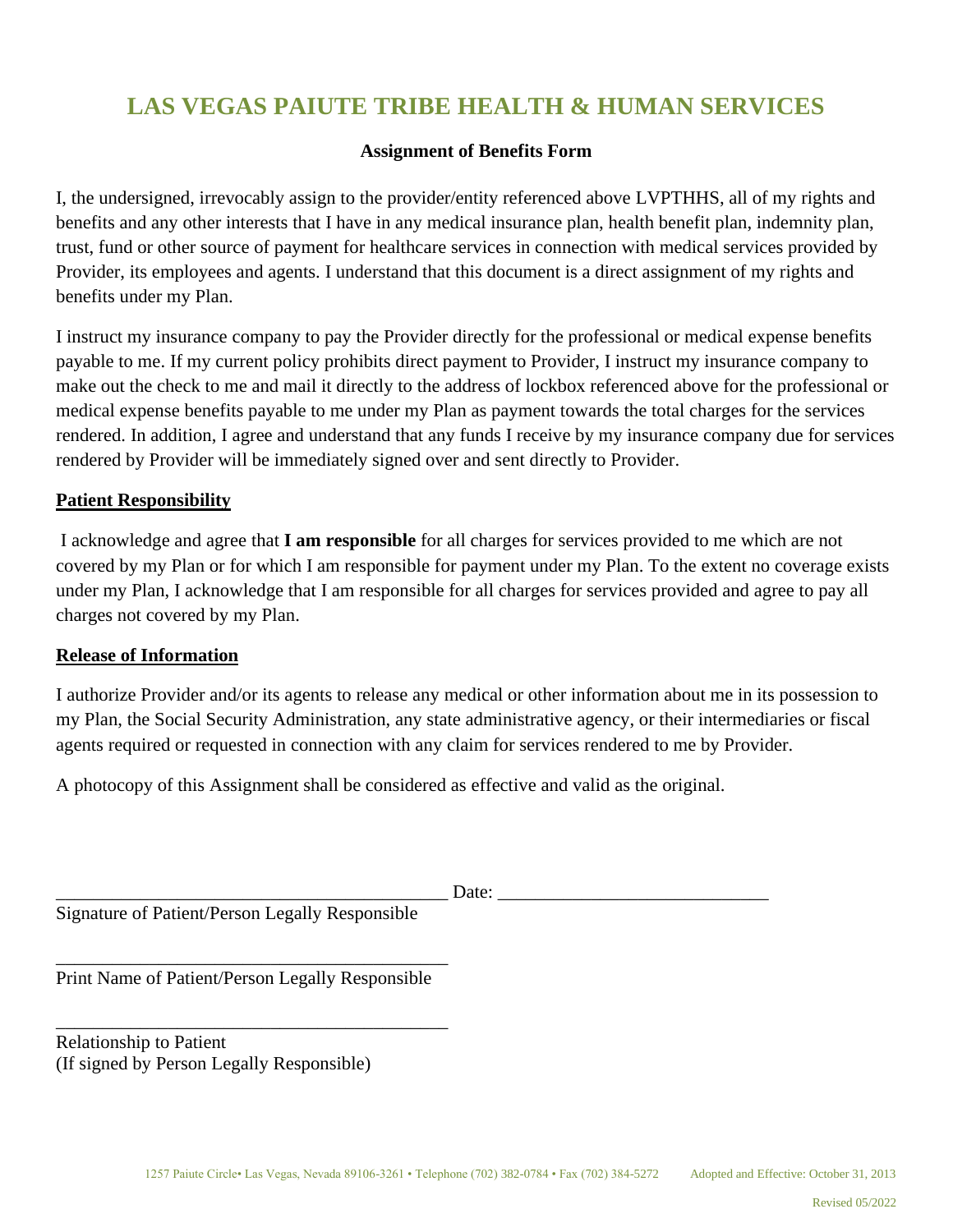# **LAS VEGAS PAIUTE TRIBE HEALTH & HUMAN SERVICES**

## **PATIENT REGISTRATION**

FILL OUT THIS FORM COMPLETELY

| (First)                | (Last)                                                                                                                                                                                       | (Middle) | (suffix) |
|------------------------|----------------------------------------------------------------------------------------------------------------------------------------------------------------------------------------------|----------|----------|
|                        |                                                                                                                                                                                              |          |          |
|                        |                                                                                                                                                                                              |          |          |
|                        |                                                                                                                                                                                              |          |          |
|                        |                                                                                                                                                                                              |          |          |
|                        |                                                                                                                                                                                              |          |          |
|                        |                                                                                                                                                                                              |          |          |
| (Street or Box Number) | (City/State)                                                                                                                                                                                 |          | (Zip)    |
|                        |                                                                                                                                                                                              |          |          |
|                        |                                                                                                                                                                                              |          |          |
|                        |                                                                                                                                                                                              |          |          |
|                        |                                                                                                                                                                                              |          |          |
|                        | Are You an Enrolled Member or A Descendant of a Federally Recognized Tribe in The United States? YES NO                                                                                      |          |          |
|                        |                                                                                                                                                                                              |          |          |
|                        | <b>HEALTH INSURANCE INFORMATION -BRING YOUR CARD TO EVERY VISIT!</b><br>Medicare Patients: If you have a prescription card and secondary Insurance, please provide as it can affect payment. |          |          |
|                        |                                                                                                                                                                                              |          |          |
|                        |                                                                                                                                                                                              |          |          |
|                        |                                                                                                                                                                                              |          |          |
| <b>SECONDARY INS:</b>  |                                                                                                                                                                                              |          |          |
|                        |                                                                                                                                                                                              |          |          |
|                        |                                                                                                                                                                                              |          |          |
|                        |                                                                                                                                                                                              |          |          |
| <b>APPLICATION.</b>    | I CERTIFY THE ABOVE INFORMATION TO BE ACCURATE AND TRUE TO THE BEST OF MY KNOWLEDGE AND<br>AUTHORIZE THE LAS VEGAS PAIUTE TRIBE HEALTH & HUMAN SERVICES TO VERIFY THE ACCURACY OF THIS       |          |          |

**PATIENT SIGNATURE (Parent or Guardian if under 18)**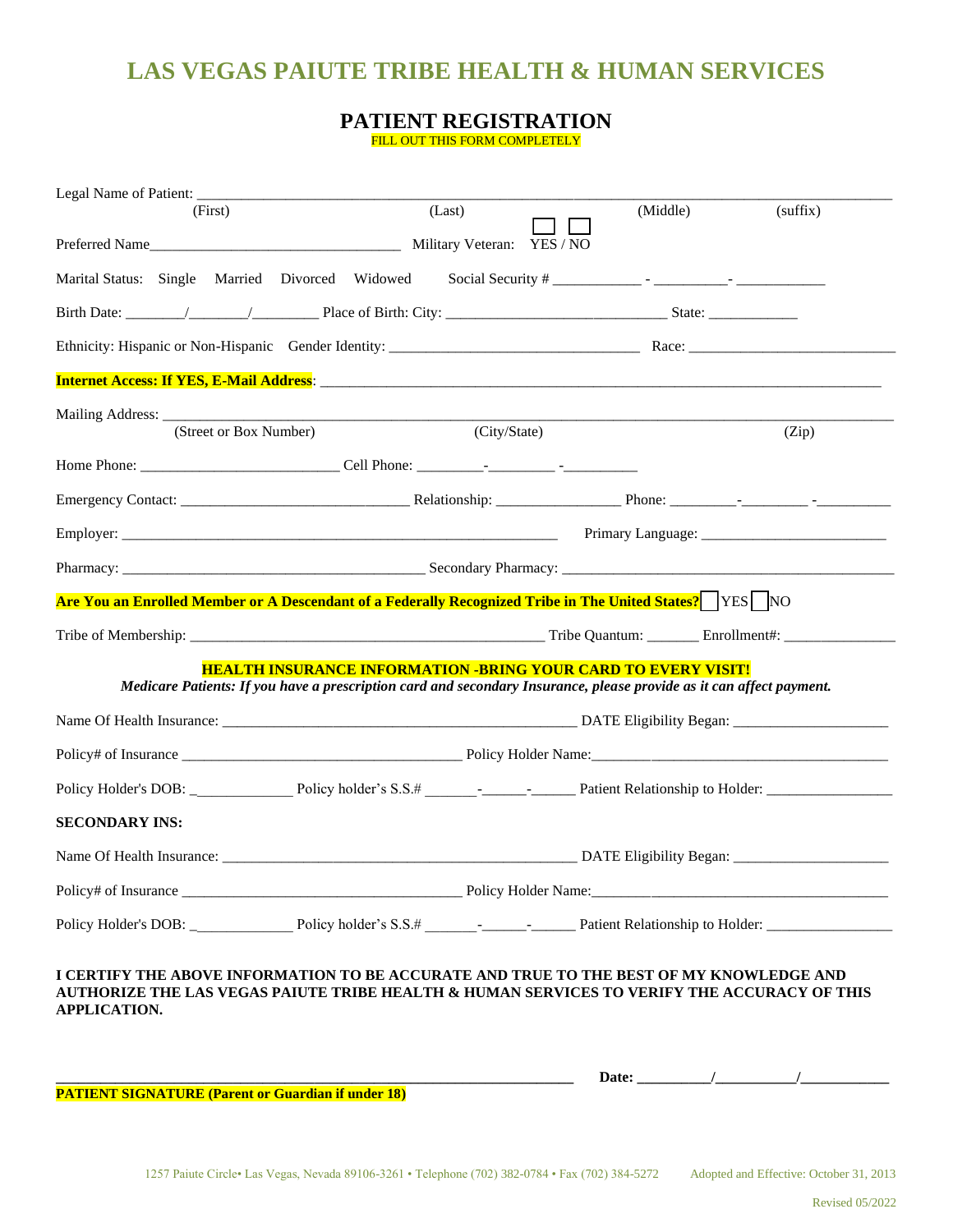# *Patient History and System Review*

| List Current Health Problems: (Place N/A If none)                                    |                  |                 |
|--------------------------------------------------------------------------------------|------------------|-----------------|
|                                                                                      |                  | $\frac{3}{2}$   |
|                                                                                      |                  |                 |
| List your prescribed drugs and over-the-counter drugs, such as vitamins and inhalers |                  |                 |
| Name the Drug                                                                        | Strength         | Frequency Taken |
|                                                                                      |                  |                 |
|                                                                                      |                  |                 |
|                                                                                      |                  |                 |
|                                                                                      |                  |                 |
| <b>Allergies to medications</b>                                                      |                  |                 |
| Name the Drug                                                                        | Reaction You Had |                 |
|                                                                                      |                  |                 |
|                                                                                      |                  |                 |

| <b>Childhood illness:</b>          | $\Box$ Mumps<br>$\Box$ Rubella $\Box$ Chickenpox<br>$\Box$ Measles<br>□ Rheumatic Fever<br>$\Box$ Polio |                |                  |  |  |                  |                             |          |
|------------------------------------|---------------------------------------------------------------------------------------------------------|----------------|------------------|--|--|------------------|-----------------------------|----------|
| <b>Immunizations and</b><br>dates: |                                                                                                         | $\Box$ Tetanus |                  |  |  | $\Box$ Pneumonia |                             |          |
|                                    |                                                                                                         |                | $\Box$ Hepatitis |  |  |                  | $\Box$ Chickenpox           |          |
|                                    |                                                                                                         |                | $\Box$ Influenza |  |  |                  | MMR Measles, Mumps, Rubella |          |
| <b>Surgeries</b>                   |                                                                                                         |                |                  |  |  |                  |                             |          |
| Year                               | Reason                                                                                                  |                |                  |  |  |                  |                             | Hospital |
|                                    |                                                                                                         |                |                  |  |  |                  |                             |          |
|                                    |                                                                                                         |                |                  |  |  |                  |                             |          |
| <b>Other hospitalizations</b>      |                                                                                                         |                |                  |  |  |                  |                             |          |
| Year                               | Reason                                                                                                  |                |                  |  |  |                  |                             | Hospital |
|                                    |                                                                                                         |                |                  |  |  |                  |                             |          |
|                                    |                                                                                                         |                |                  |  |  |                  |                             |          |

| <b>SYSTEMS REVIEW</b>                                                                                                                                                                                                                                                                                                                                                                                                 |                                                                                                                                                                                                                                                                                                                                                                                                                                                                  |  |  |  |
|-----------------------------------------------------------------------------------------------------------------------------------------------------------------------------------------------------------------------------------------------------------------------------------------------------------------------------------------------------------------------------------------------------------------------|------------------------------------------------------------------------------------------------------------------------------------------------------------------------------------------------------------------------------------------------------------------------------------------------------------------------------------------------------------------------------------------------------------------------------------------------------------------|--|--|--|
| Have you had any of the following problems?<br>$\Box$ fever, chills, weight loss, sweats or don't feel well<br>$\Box$ eye or vision problems (glaucoma, change in vision, etc.)<br>$\Box$ problem with nose or throat (allergies, swallowing, or smell)<br>$\Box$ heart problem (murmur, irregular beats, chest pain)<br>$\Box$ lung problem (including asthma, emphysema, cough)<br>$\Box$ bowel or stomach problems | $\Box$ muscle or joint aches, injuries, swelling<br>$\Box$ skin problems, rashes, concerning moles, breast problems<br>$\Box$ headaches, weakness, numbness, coordination problems<br>$\Box$ mood swings, depression, crying forgetfulness, hallucinations<br>$\Box$ heat or cold intolerance, change in color of skin, diabetes<br>$\Box$ anemia, easy bruising, blood disorders<br>$\Box$ difficulty with urination, blood in urine, kidney stones, infections |  |  |  |
|                                                                                                                                                                                                                                                                                                                                                                                                                       |                                                                                                                                                                                                                                                                                                                                                                                                                                                                  |  |  |  |